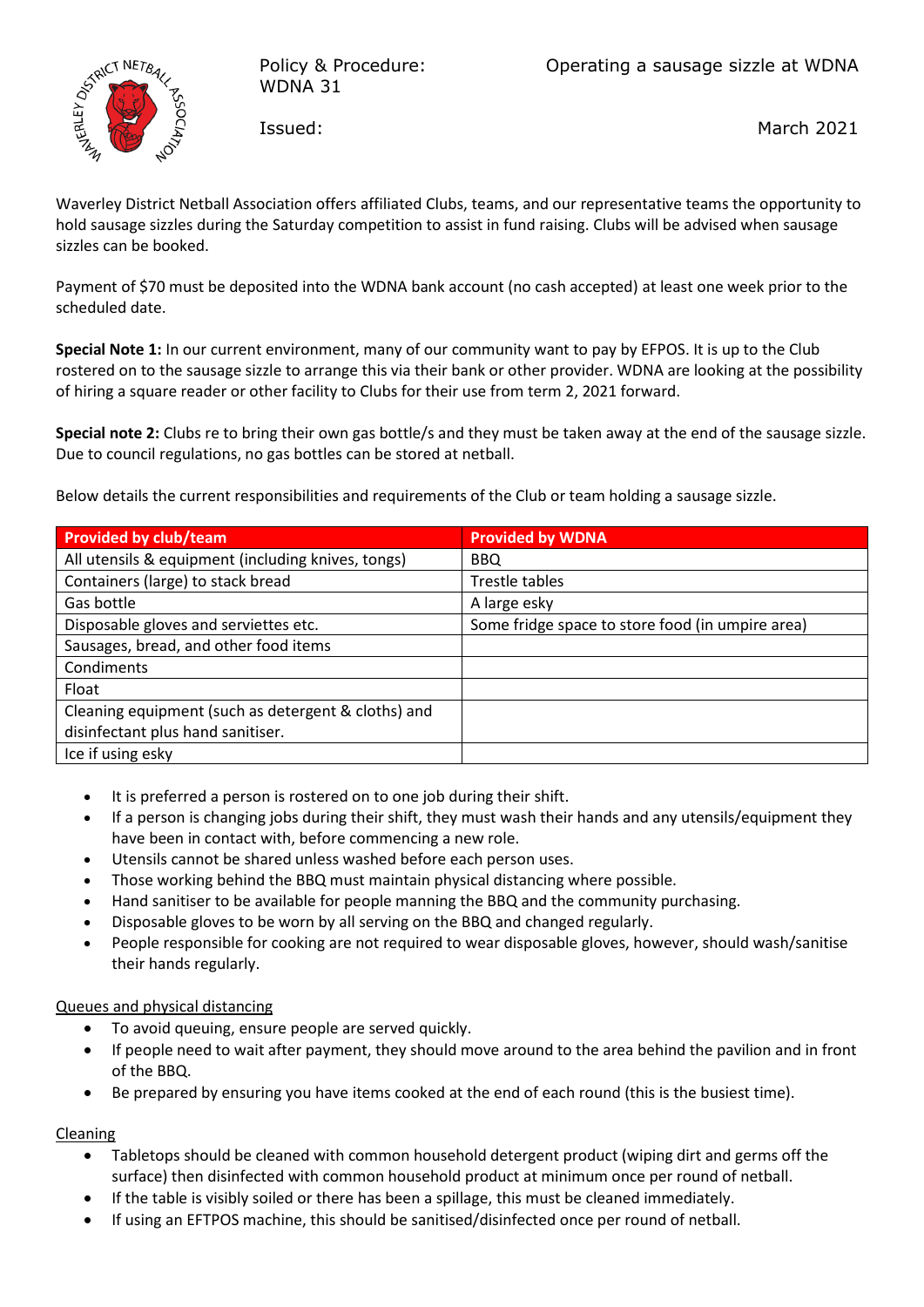

Issued:

March 2021

#### **Condiments**

- Single packaged sauce etc. can be used. These must be handed to the patron, not left out for the patron to take from the supply container.
- Sauce bottles can be used, however:
	- $\circ$  One person per shift is to be responsible for putting the sauce etc. on the patron's food.
	- $\circ$  The patrons cannot serve themselves unless the container holding the sauce etc. is cleaned and disinfected between each use.

## Money collection

- One person per shift is to be responsible for collecting money and giving change.
- This person should wear disposable gloves and change them regularly as well as washing hands regularly.

## Washing utensils

- There is hot running water in the sink in the pavilion (umpire area). Utensils etc. can be washed in this area.
- Sink and surrounding area must be left clean and dry & disinfectant (all food scraps removed).
- **Please note:** During hours of operation, no dishes can be done in the kiosk (Health Regulations).

## Float

- Clubs are to ensure they have enough cash float to manage the day
	- Suggested float \$20 x 5 (\$100) \$10 x 10 (\$100) \$5 x 10 (\$50)
	- \$0.50 x 100 (\$50)
- The kiosk & coffee van now predominantly uses EFTPOS so do not have cash reserves to support the sausage sizzle float (exchange of large notes for change/small notes)

# Pricing

• Standard pricing is used by all clubs/teams on the sausage sizzles Egg & bacon roles \$4.50 Sausages in bread (with or without onion) \$2.50

# Additional requirements & information

- Only food can be sold in the sausage sizzle (drinks or lollies cannot be sold).
- WDNA will make announcements throughout the day if the information is supplied to the person on duty in the control box.
- If a Club is considering selling cakes, permission must be received by WDNA prior to selling.
- The persons responsible for the sausage sizzle must ensure all rostered helpers are aware of the WDNA requirements.
- Rubbish must be disposed of correctly and bins not overfilled. For example:
	- $\circ$  boxes ripped up and placed in the recycle bin,
	- $\circ$  soft plastics taken and deposited in your closest soft plastic recycle depository,
	- o foam trays crushed and placed in the rubbish bins.
- All items supplied by WDNA (such as trestle tables and BBQ) must be thoroughly cleaned and returned to the correct area on pack-up.
- The area where the sausage sizzle was held to be swept once everything is packed away.
- When packing up, please advise the person on duty in the control box (and the kiosk so they can prepare).
- WDNA reserves the right to cancel any sausage sizzle that are not following these requirements.